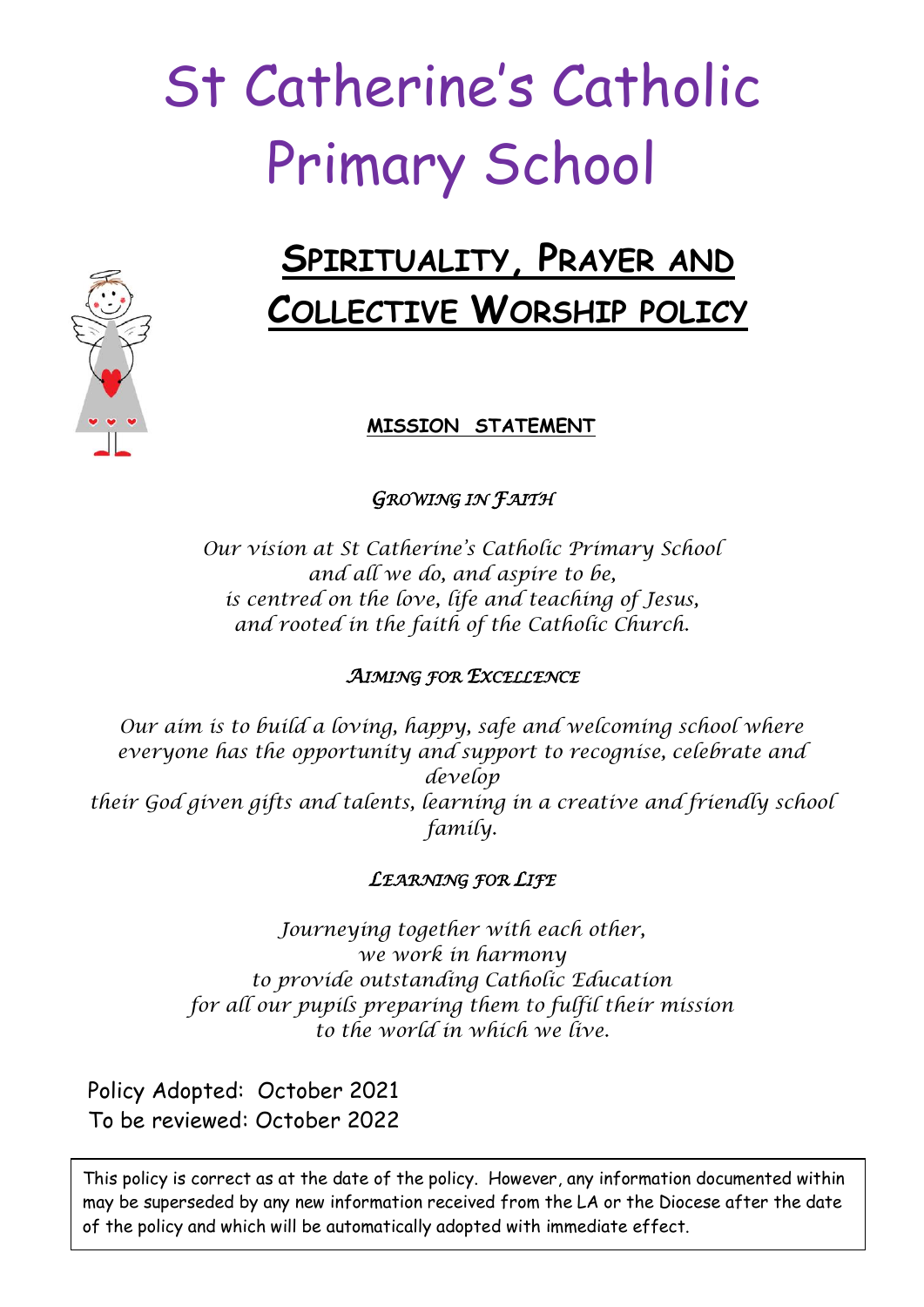#### **ST CATHERINE'S CATHOLIC PRIMARY SCHOOL**

#### **SPIRITUALITY, PRAYER AND COLLECTIVE WORSHIP POLICY**

#### **The Nature of Spirituality, Prayer and Worship**

We believe that Christian worship in a Catholic school is concerned with giving glory, honour, praise and thanks to God. It is our loving response, in words and actions, to God's invitation to enter into relationship, made possible through the work of Jesus Christ and the inspiration of the Holy Spirit.

# **Legal Requirements**

We acknowledge the legal requirement that there must be a daily act of worship for all pupils. This can take place at any time during the school day and can be either a single act of worship for all pupils, or separate acts of worship in school groups. It is our aim that all assemblies include Collective Worship.

The act of worship is not designated curriculum time under regulations and will not be subsumed under any part of the curriculum, including Religious Education.

At St Catherine's Catholic Primary School, the responsibility for arranging Collective Worship rests with the Governing Body after consultation with the Headteacher.

# **The Place of Spirituality, Prayer and Worship in the Life of our School**

Spirituality is the essence of being human – to be related to God. We recognise that we are created by God, in His image and likeness, and that Prayer and Worship call us into relationship with Him. Spirituality, Prayer Life and Worship are therefore an integral part of school life at St Catherine's and central to the Catholic tradition.

Our aim is to educate pupils in the experience of liturgy and worship that actively involves them in a way best suited to their age and stage of development, to which all can contribute and from which all can gain. We endorse the belief that Collective Worship takes into account the religious and educational needs of all who share in it:

- Those who form part of the worshipping community in church
- Those for whom school may be their first and only experience of church
- Those from other Christian traditions or none
- Those from other faith backgrounds

Collective Worship is an integral part of school life and central to the Catholic tradition. As a Catholic community we endeavour to support pupils in the development of their spiritual life, so that through reflection, pupils will gain insights and attribute meaning and purpose to personal existence. We believe that this begins with a personal invitation and call from the living Christ and that once experienced this needs to be fostered and nurtured.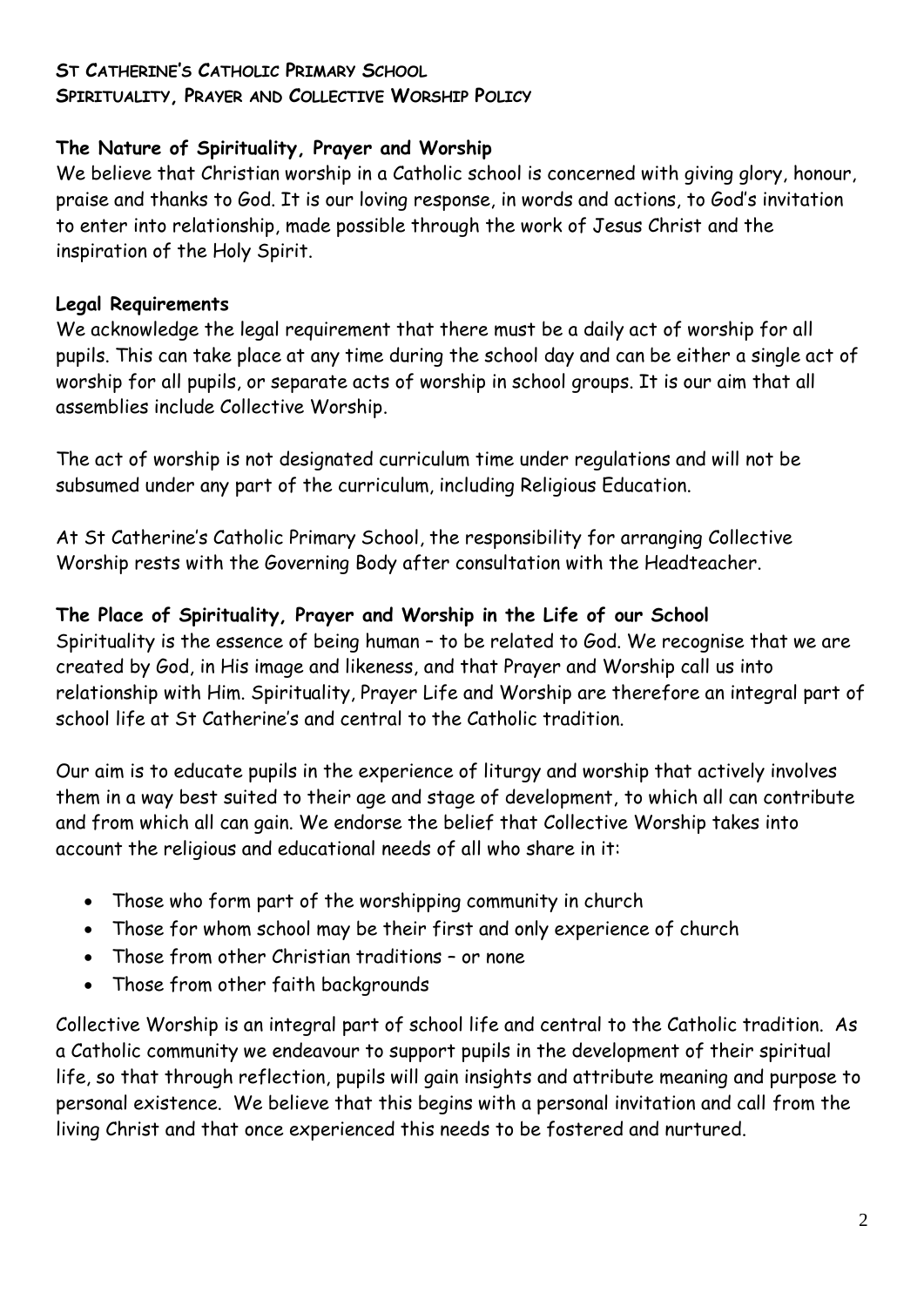# **The Aims of Prayer and Worship**

Prayer and Worship in our school aims to provide opportunity for all pupils and staff:

- To contemplate something of the mystery of God
- To nurture the uniqueness of each individual as a member of God's family
- To reflect on spiritual and moral issues
- To explore their own beliefs
- To experience a sense of belonging and develop community spirit
- To develop a common ethos and shared values
- To develop the skills of:
	- o Reverence
	- o Contemplation
	- o Reflection
	- o Interpretation
	- o Empathy
	- o Meditation
	- o Prayer
	- o Silence
- To enrich religious experience and assist the Church in its mission of making Christ known to all people
- To grow in liturgical understanding
- To reinforce prayers which are part of the Catholic tradition
- To reinforce positive attitudes to prayer, worship and spiritual reflection
- To develop a sense of awe, wonder and inspiration in the person of Christ and God our Creator

#### **Principles**

Acts of Worship in our school will:

- Give glory and honour to God
- Be a quality experience, fundamental to the life of the school and its Catholic character
- Give children positive liturgical experiences, appropriate to their age, aptitude and family backgrounds in order to prepare them for the liturgical life of the Church
- Be inclusive in response to the needs of all pupils
- Reinforce the sense of community in our school and enable the sharing of whole school values
- Celebrate the various achievements of the community
- Appreciate and develop positive values, with special emphasis on our core school Mission
- Have breadth and balance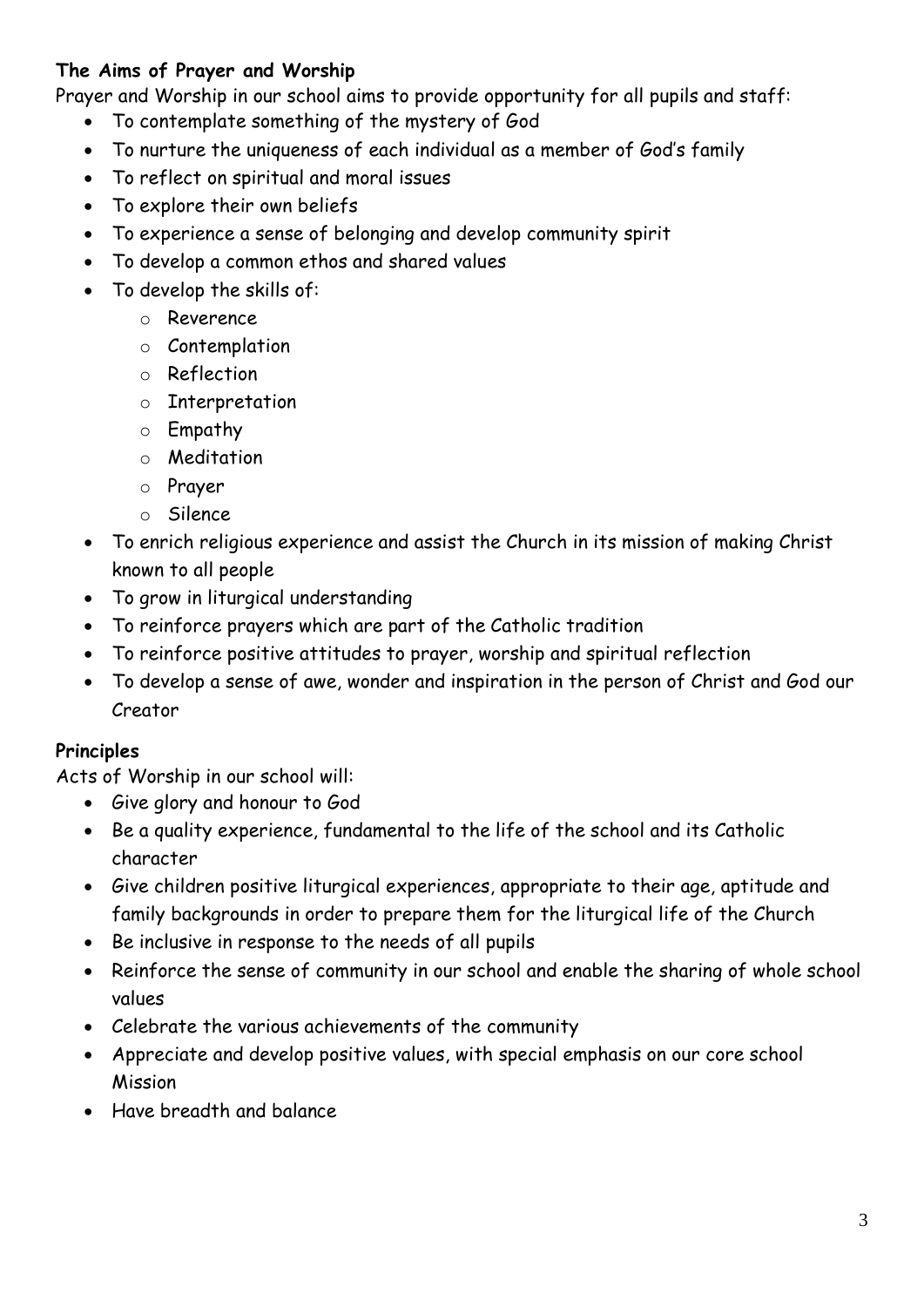# **The Learning Environment**

All classrooms will provide the following to nurture spirituality and prayer life:

A prayer table and display related to the Church season and the topic being taught through 'Come and See'. The focus area should have a Bible, crucifix, candle and any other objects or symbols which encourage reflection and spontaneous prayer.

Children are encouraged to understand prayer as a conversation with God in which we listen to what God wishes to communicate to us. Children are made aware of the many ways in which God makes himself known, through creation, the sacraments, His Word and the words and actions of those around us. We help children to explore prayers of adoration, thanksgiving, praise, and repentance (TSP). All children are given the opportunity to pray through a variety of media including dance, music, song, drama and art.

Prayer is a part of the beginning or end of an RE lesson taking the form of traditional prayer, meditation or reflection.

# **Celebrations will:**

be appropriately paced and engaging

 include a range of experiences through language, music, dance, drama and art in a variety of settings. Assemblies are an experience of Worship and can be presented in a variety of forms. They are prayerful and encourage openness to God

All assemblies begin with the Sign of the Cross, lighting of a candle and include elements of prayer and praise.

# **The Planning, Content and Delivery of Prayer and Collective Worship**

Collective Worship is planned following a structure with reference to the Church's seasons, 'Come and See', significant dates and the curriculum. Scripture will be the focus in most acts of worship. Pupils will develop skills that enable them to prepare, organise and lead worship in a meaningful way.

Collective Worship is planned:

- Following a structure with reference to the Church's seasons, 'Come and See', RHSE, significant dates and the curriculum
- With scripture will be central in the majority of acts of worship
- With flexibility to respond to changing situations within the school and the wider community
- To develop in pupils, skills that enable them to prepare, organise and lead worship
- To create the right atmosphere to ensure that pupils respond in a positive way
- To allow pupils to reflect on, affirm and celebrate shared values and aspirations
- Considering the setting and organisation of the way the children are seated so that the intimacy of the environment is maximised. It will be quite distinct from other activities and will have a focal point for worship with symbols, pictures and artefacts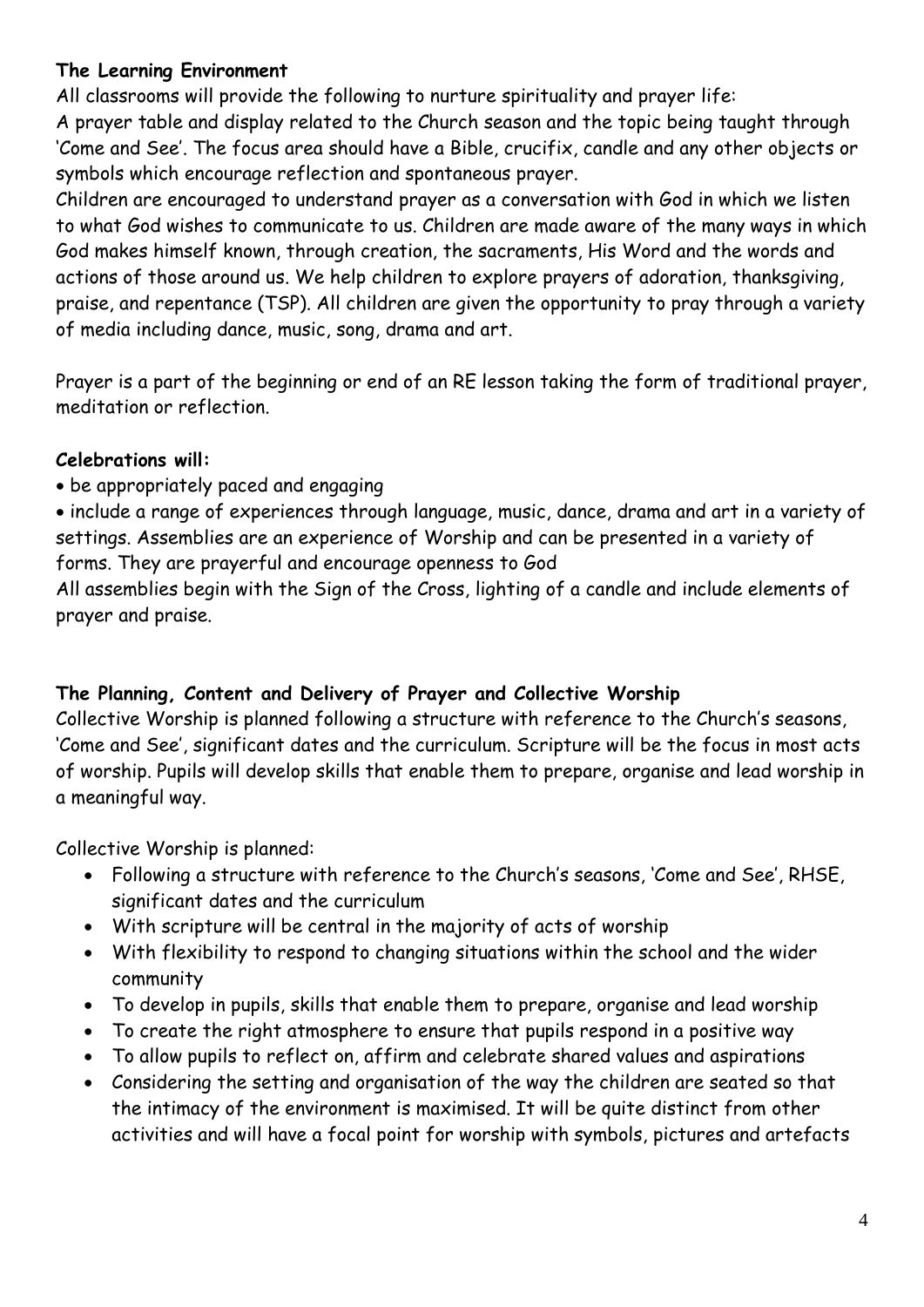# **The format for Collective Worship for our school will be:**

- $\cdot$  Gather how we come together, the setting, the environment (quiet reflective music, lighted candles, icons etc.)
- Proclaim liturgies will normally centre on a text from the Bible from which The Word of God will be proclaimed.
- Respond The response to the Word may lead into a time of ritual action or communal prayer. The action may vary (dance, music, drama, art, poetry etc.). We place our needs before God (intercessory prayers).
- $\div$  Go Forth Giving the children something to hold on to from the experience of the liturgy that they can take into their daily lives.

# **Prayers**

Daily prayer sessions in each class will include:

- Morning prayer
- The Our Father
- Hail Mary (During May and October specifically)
- Lunchtime prayer
- Evening prayer
- Glory be to the Father

# **Prayers during R.E. lessons:**

Children's own prayers using key vocabulary from the 'Come and See' topic

# **Eucharist**

Mass in school will highlight a special occasion. Throughout the year we have a Beginning of the School Year Mass, an Epiphany Mass and a Resurrection Mass. Masses are carefully planned in consultation with the Parish Priest to ensure the content is appropriate. The same general principles will apply to planning a Eucharistic celebration as other acts of school worship, therefore opportunities for children to participate will be maximised

# **Recording**

Prayer and Collective Worship are recorded:

- through PowerPoints, reflections, spiritual journal, photographs, etc.
- through pupil response/in discussion or written comment class prayer trees

# **Equal opportunities and Inclusion**

Central to the Catholic faith is the understanding that although we are all different, God loves each one of us equally, regardless of background, gender or ability. In our Worship, we recognise and provide for the individual needs of children, acknowledging that all children have different gifts and talents and that these should be celebrated. We ensure that all pupils are given every opportunity to thrive and achieve success by helping them to reach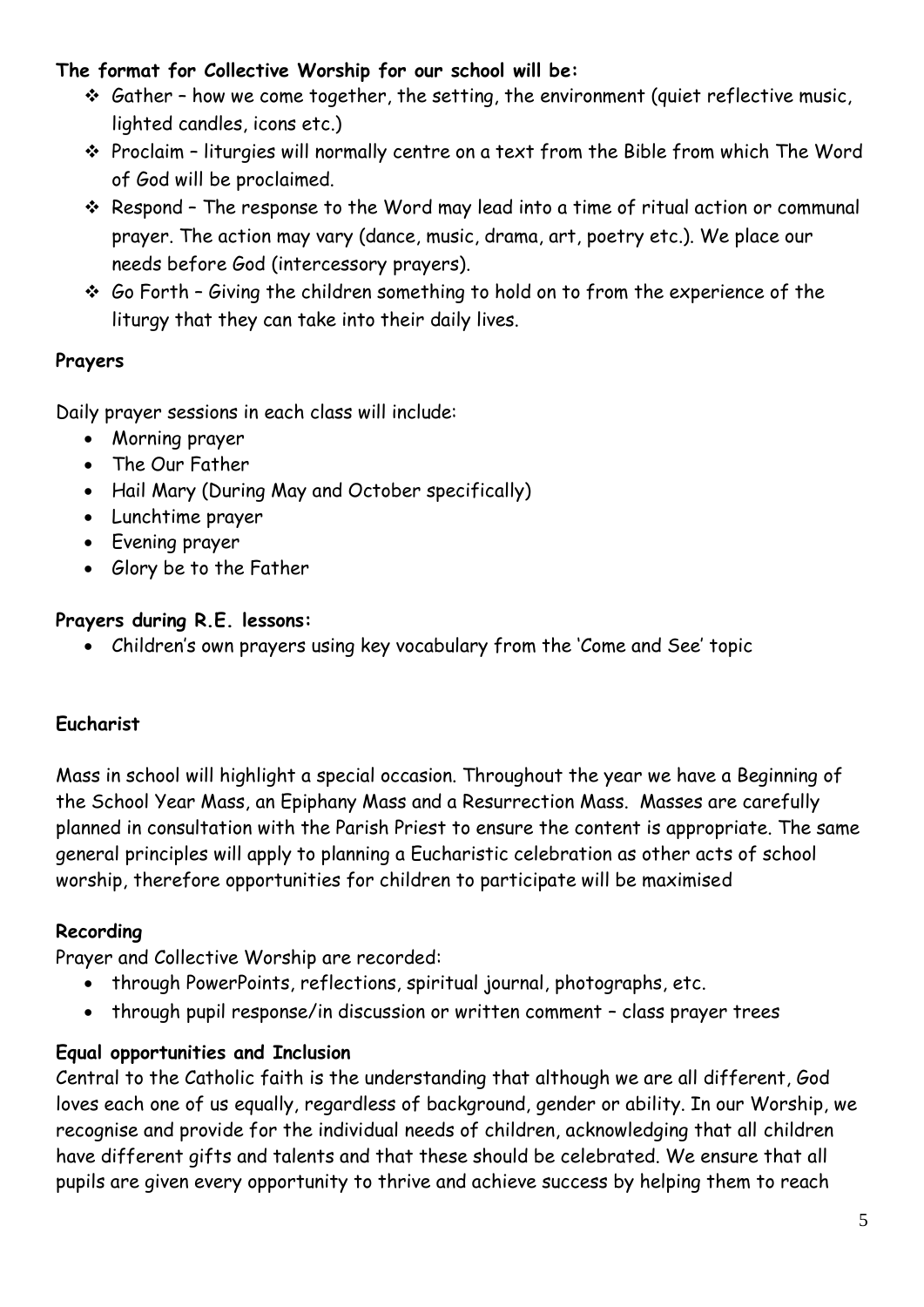their full potential and to develop a positive self-image. We aim to ensure that resources reflect the multi-cultural society in which we live, enhancing awareness, developing respect for and knowledge of other faiths and cultures. This is essential in preparing children to take their places in a multi-cultural society.

# **Monitoring and Evaluation**

At least once a year the school's provision of worship will be evaluated by SLT and governors to consider whether it meets the needs of all pupils and whether pupils are making progress in acquiring skills and abilities in organising and leading worship.

# **Resources**

Each class have access to a set of Bibles. A class Bible is displayed on each RE table in all classrooms. Additional resources are available from the RE Leader.

# **The Leader for RE**

The Leader will:

- With the support of the Head teacher, formulate a written policy for Collective worship, involving staff, parents, pupils and governors
- Ensure that there is a development plan for Collective Worship which may at times form part of the school action plan and is linked with the R.E. and School Development Plan
- Ensure that Collective Worship is appropriate to the age, aptitude and family backgrounds of pupils
- Ensure that Collective Worship takes account of the religious education needs of all who share in it
- Assist the governors and Head teacher in carrying out their legal responsibilities with regard to Collective Worship

 $\bullet$ 

With regard to planning, recording, monitoring and evaluating, will:

- Maintain and develop effective procedures and documentation
- Observe on occasions, an act of Collective Worship
- Inform the Head teacher of standards and developments in Collective Worship

 $\bullet$ 

With regard to communication, will:

- Communicate to members of the school community the significance and content of Acts of Collective Worship
- Report to and consult with the governors and Head teacher regarding matters of concern and development
- Act as support for colleagues
- Encourage positive attitudes towards Collective Worship
- Inform newly appointed colleagues of school policy regarding Collective Worship
- Communicate with parents, governors and the parish community
- Liaise with the Parish Priest
- Liaise with the Diocesan RE Department